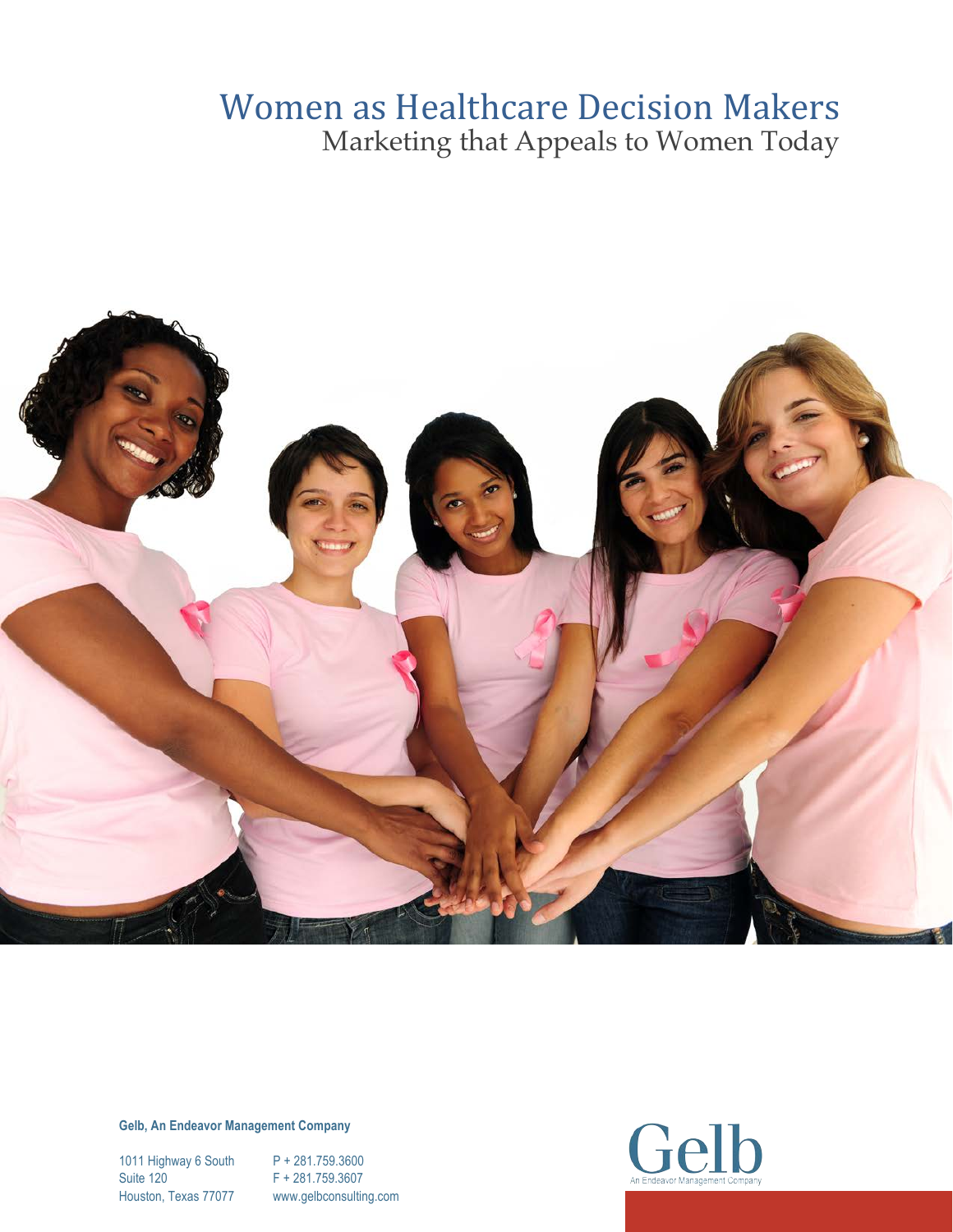### **Overview**

Women have been dominating healthcare decision-making in their families for decades. The United States Department of Labor estimates that women make about 80% of healthcare decisions for their families. Moreover, the realities of our culture today make women's influence and expectations greater than ever. Thus, it is critical for marketers to consider what influences women's healthcare decision making, including how to best meet their needs and ultimately transform them into advocates who will go out of their way to recommend you to others.

How can healthcare marketers best appeal to women decision makers in an environment that is *increasingly diverse, information-driven and demanding of an exceptional experience?* 

## **The Realities of Women Today**

Along with being direct users, caregivers and family influencers, women are increasingly playing roles as donors, insurance plan negotiators, and social media users  $-$  thus, expanding impact beyond their family and friends. In fact, there is an ever-growing argument that women are evolving to become brand ambassadors. 



Women represent a large portion the online market and commonly share health-related information, advice and experiences in online communities. According to Pew Research Center's 2015 data<sup>i</sup>, 80% of women use social networking sites - up from 68% in 2010. A 2015 study from the Center for Talent Innovation<sup>ii</sup> found that over half of women think the best health information is available online, yet only 1/3 cite online health information as being trustworthy - emphasizing a need for reliable health information online. Furthermore, the study found that over half of women who make decisions for others report that they do not feel confident in their decision-making, underscoring the importance for connecting with women in ways that are empowering and relevant. 

Part of the challenge in providing women decision makers with information they need and want is that women's' needs and lifestyles are increasingly varied. Life milestones are becoming much less traditional, and preferences are influenced by cultural and generational differences. Moreover, expectations of healthcare consumers as a whole are rising. Consumers are becoming increasingly educated about their options, demanding of a positive experience, and willing to seek information or a second opinion on their own. Taking into account these ever-changing realities of women today is an important first step in positioning that will attract new patients.

© 2015 Gelb Consulting. All Rights Reserved.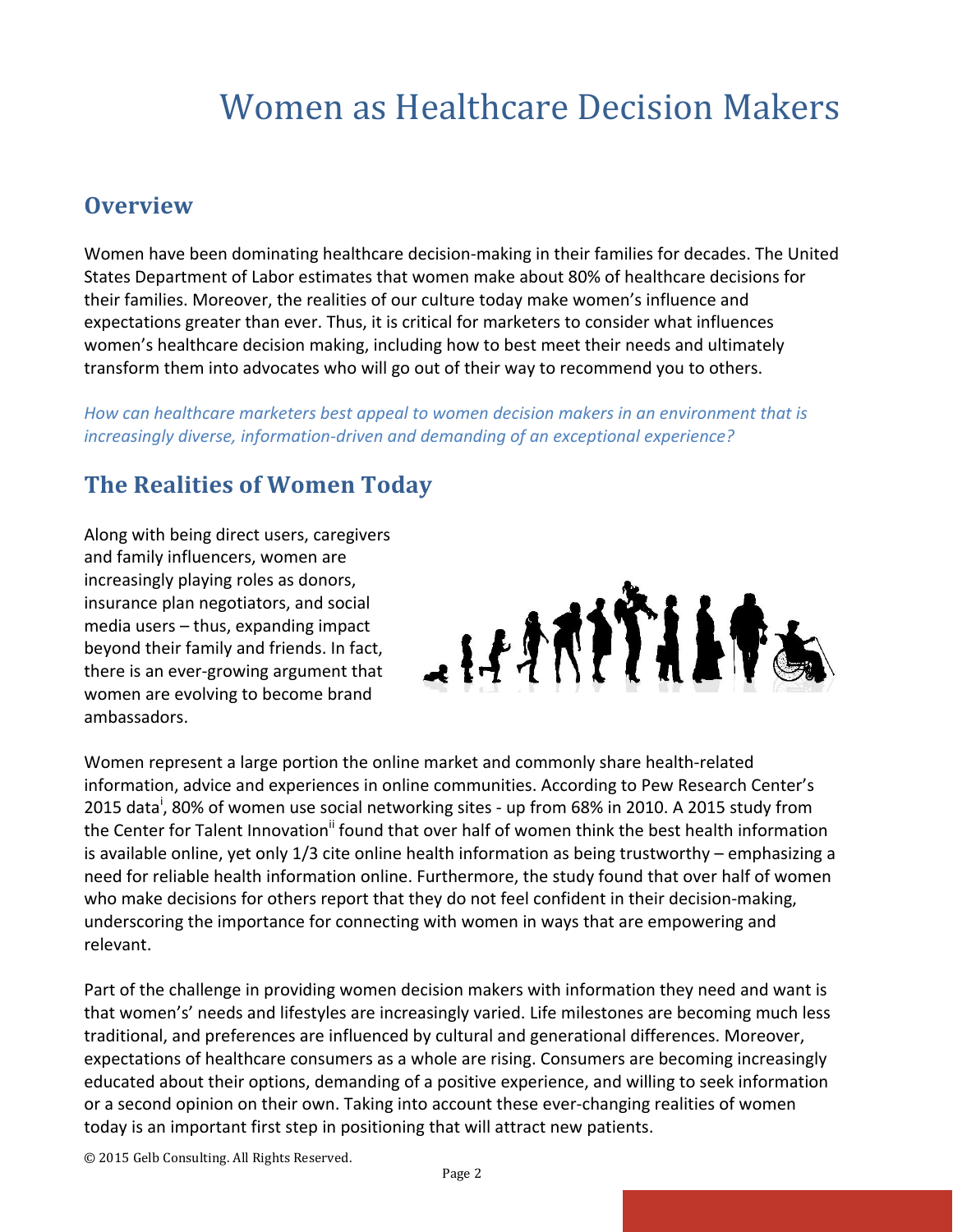## **What Women Want**

First and foremost, segmentation is a critical ally for healthcare marketing organizations. Segmentation is an indispensable step for creating a marketing strategy that appeals to subsets of women who share commonalities.

Gelb's approach to segments involves detailed profiles with information about demographics (i.e., age, education, ethnicity, demographics) and psychographics (i.e. attitudes, perceptions, decision factors), and often includes visual imagery and descriptor words for each segments. Lean more about our approach to segmentation here.

It is necessary to move beyond thinking in soft color palettes or assuming that a sweet story or picture will do the trick in appealing to women. Although these are not necessarily ineffective tactics, they do not account for diversity of needs and discount pragmatic drivers. In fact, practical needs tend to be core drivers for women in healthcare decision-making, particularly convenience, financial (insurance) considerations, travel to receive care, and resources available while they are seeking care.

Although needs vary based on segments, here are some themes that we have found to be important to women in healthcare decision-making:

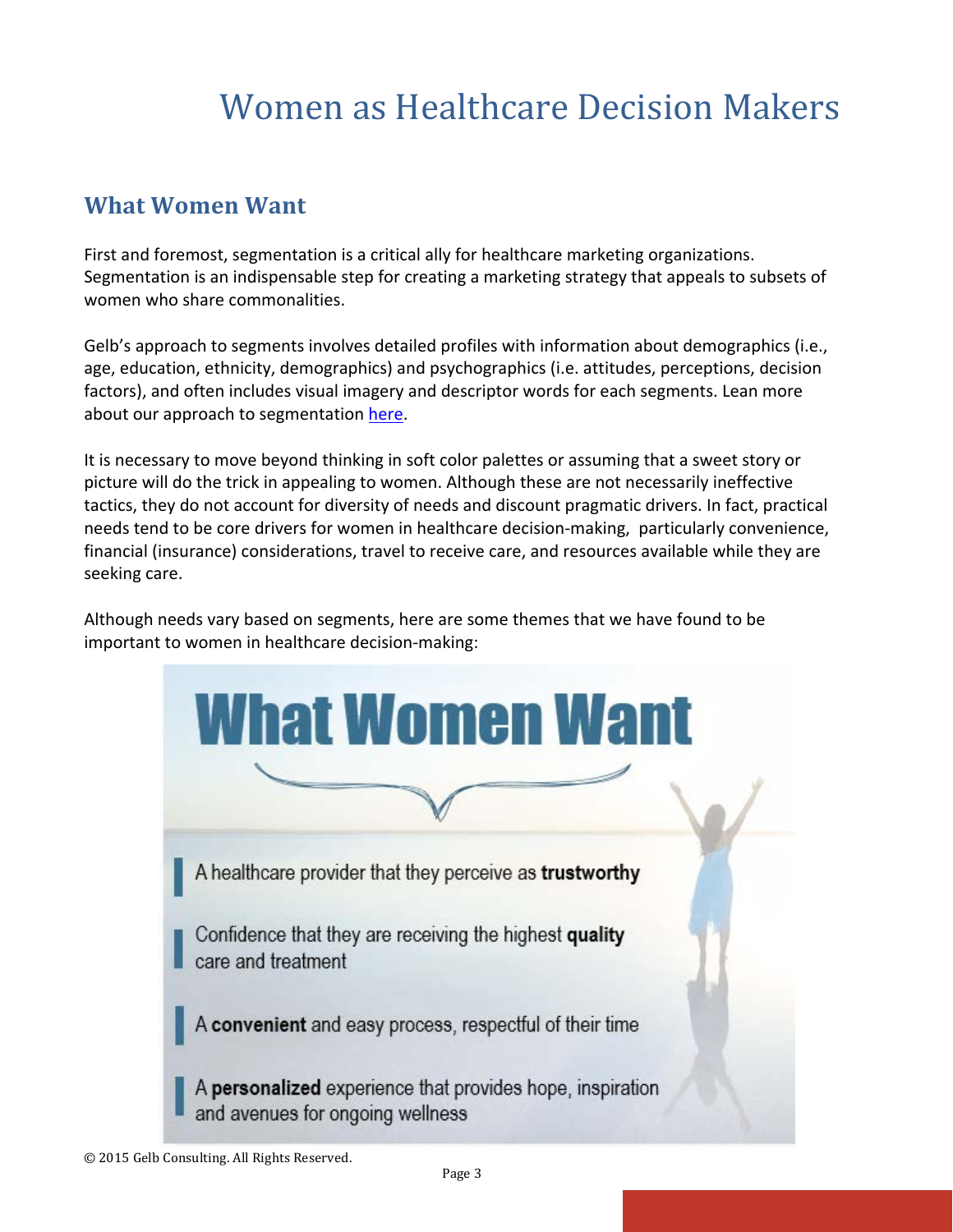## **Practical Tips for Appealing to Women Decision Makers**

#### 1. Develop Brand Trust Early

Engage women even before healthcare needs develop. Focus on being a health partner during a variety of life stages, including prevention and on-going wellness. Focus not just on medical needs but on holistic wellness. For example, brand trust can be developed by positioning as a trusted online resource, hosting community educational events aimed towards women and creating mailings that focus on women's health and lifestyle needs at various stages of life.

#### 2. Engage through Social Media

Social media is at times neglected by healthcare marketers because it is an ever-changing and intimidating world. However, social media usage that focuses on building connections can be particularly impactful. Social media should use empowering language, relatable stories, and be authentic, honest and transparent. Furthermore, it is important to show that you are listening through responding to social media users. Encouraging engagement through asking users to share stories, photos or ideas is helpful for developing a social media community.

#### 3. Arm your Efforts with Information

Look to your data to understand needs and segments. Consider a variety of tools for eliciting feedback – and they don't have to be expensive. For example, giving patients a journal to document their experience is a helpful way to understand their journey. We commonly use decision factors quantitative research to understand what is driving decisions, as well as experience mapping research to understand how to create advocates by providing an exceptional experience.

#### 4. Seek to Create Advocates

Women talk others in their personal and online networks about their healthcare experiences. Move beyond satisfaction scores to create advocates because of the exceptional experience that you provide. Word of mouth recommendations are a powerful form of advertising and attracting new patients. Gelb's approach to experience management takes into account functional needs (what we do) and emotional needs (how we do it). Some needs will be a quick fix – such as explaining how long to expect to be at the first appointment  $-$  and other needs will require longer term investment.

Strategies to enhance the experience can be particularly helpful before launching a new marketing campaign or growing a program. For example, we worked with Texas Children's Hospital as they were building their Pavilion for Women to understand the needs of the women they sought to serve, as well as to develop in-depth segment personas. Based on customer feedback and the personas developed through our Experience Mapping approach,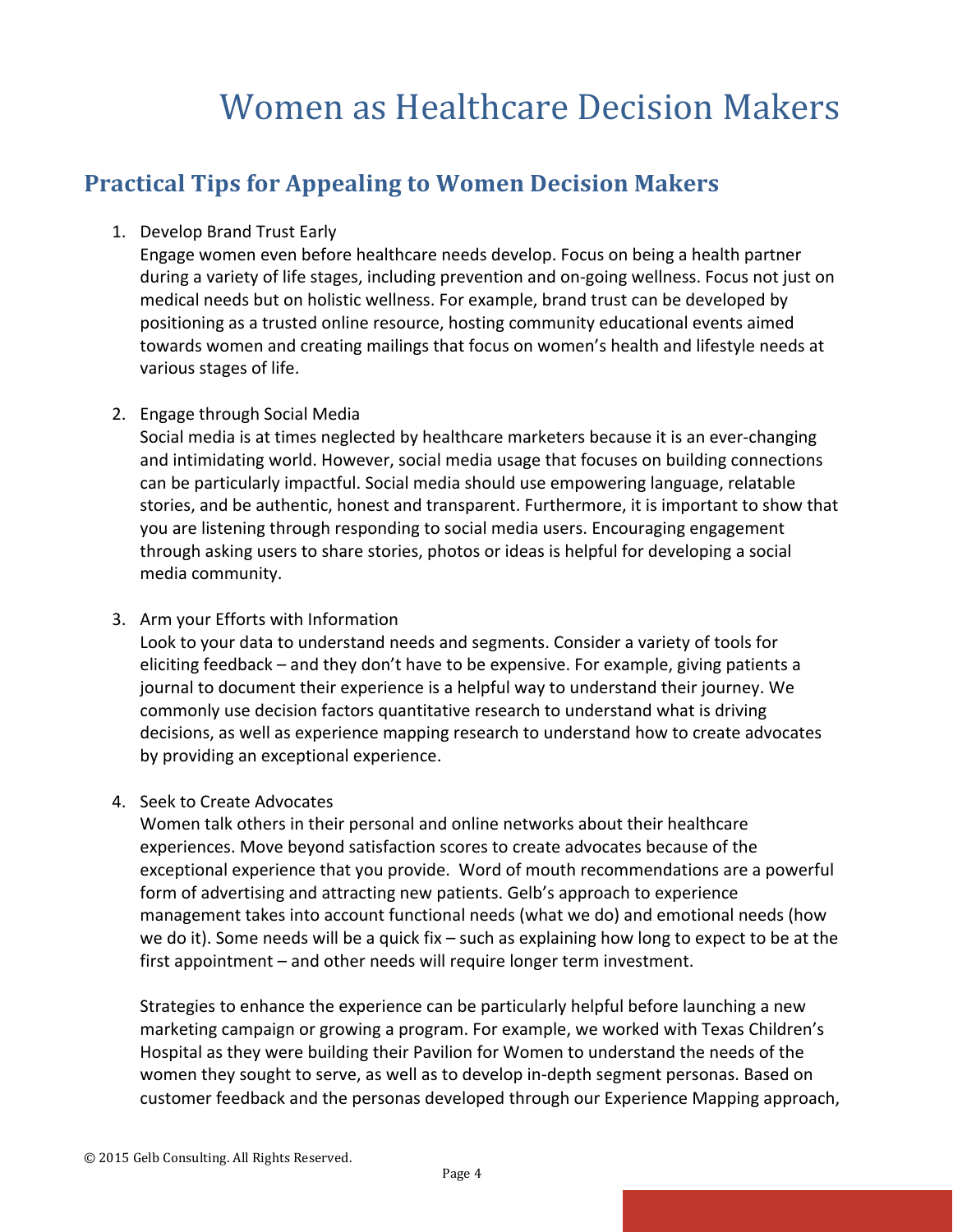the team at Texas Children's was able to make design and operations decisions that aligned with women's needs. Read more about the Texas Children's Hospital case study here.



Example: Segmentation Slide from Texas Children's Hospital Experience Mapping Study

It should be noted that appealing to women through experience management goes beyond women's service lines. For example, we recently worked with a prostate cancer clinic to improve the experience that they provide, and included an assessment of what patients' wives experienced and wanted throughout their husband's treatment process.

5. Embrace Differences - Authentically

Take into account the changing realities of women today. Women are often drawn to ads that feature real, diverse women, focus on empowerment and tap into differences. Focus on women as role models, bringing together the needs of family, community and work. This doesn't mean that marketers should be afraid to have fun, but avoid competitiveness and instead focus on connectedness and benefit for all. It is often helpful to assign others internally to play "devil's advocate" to review messaging and advertising before launch, with a specific focus on how diversity is taken into account.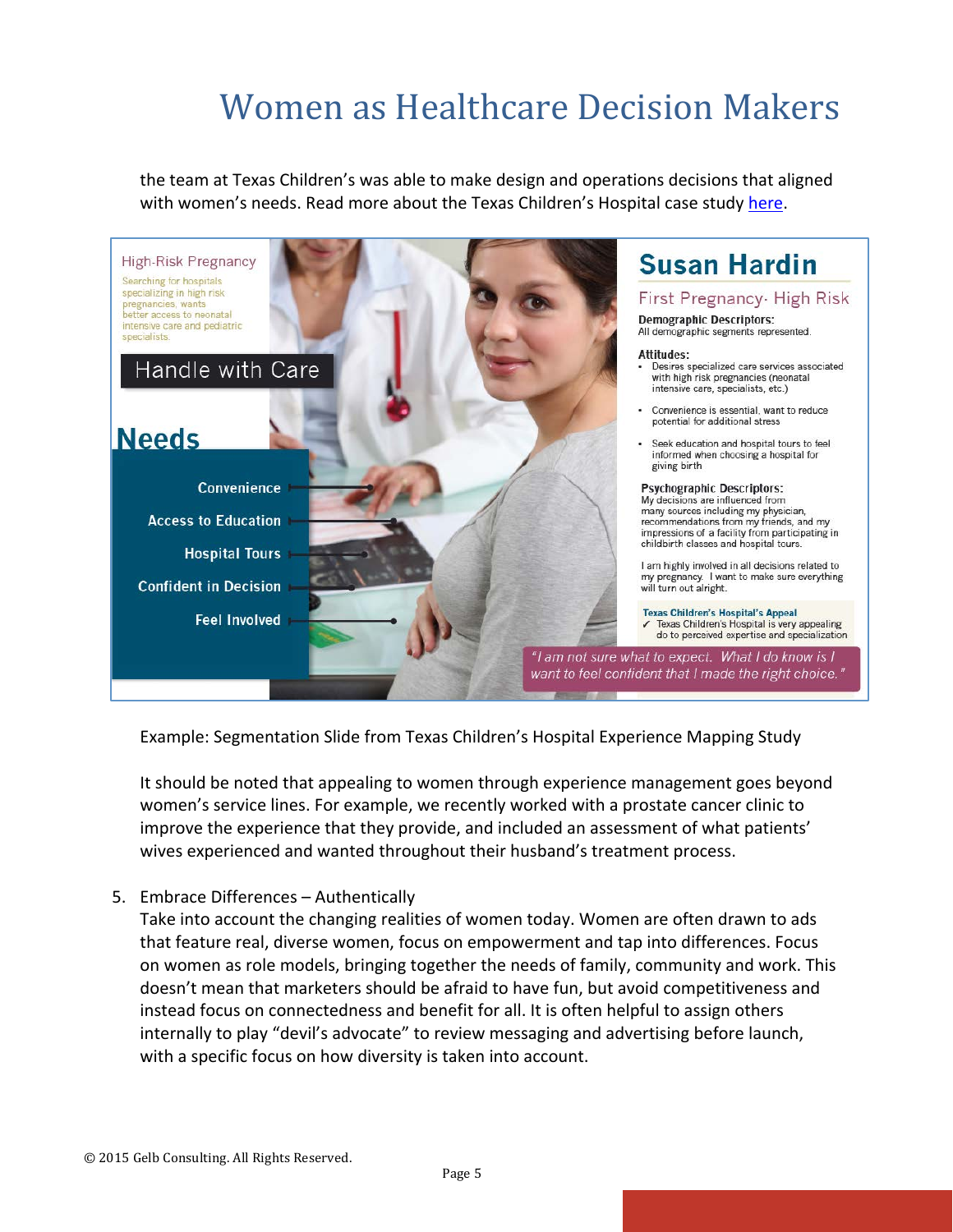#### 6. Don't Forget the Men

Appealing to women does not mean alienating men. As marketers, we should avoid traditional traps of "I get it because I am a woman" or "I can't get it because I am a man." In fact, some have found success in appealing to women while marketing men's services (such as drawing comparisons between breast cancer and prostate cancer). Resist the temptation to exclude men in initiatives to reach out to other women – at times the person championing change or diversity should be opposite to the change.

### **Taking Action**

Women today have diverse needs and high expectations of their healthcare provider. Incorporating best practices for appealing to women is a helpful first step in influencing their decision-making. However, coming to the table with an understanding of women in your target market  $-$  their needs, preferences and decision drivers  $-$  is the foundation for a strategic marketing plan than meets their core needs. Armed with market insights, you can prioritize opportunities to influence women decision makers before, during and after healthcare needs arise. Even with ideal marketing tactics and messaging, keep in mind that ability to ultimately deliver an exceptional experience is critical to building lasting relationships and generating advocacy.

### **References**

 

i Pew Resear ch Center . (2015). Soci al Medi a Gender Gap Nar r ows. Retr i eved fr om http://www.pewr esear ch.or g/fact- tank/2015/08/28/men- catch- up- wi th- women- onover al l- soci al- medi a- use/ft\_15- 08- 20\_socmedgender \_nar r ows/

Uce, C.B., Hewlett, S.A, Kennedy, J.T., & Sher bin, L. (2015). The Power of the Pur se: Engaging Women Deci si on Maker s for Heal thy Outcomes. Center for Tal ent Innovati on. Retr i eved fr omhttp://www.tal enti nnovati on.or g/\_pr i vate/assets/PopHeal thcar e\_ExecSumm- CTI.pdf